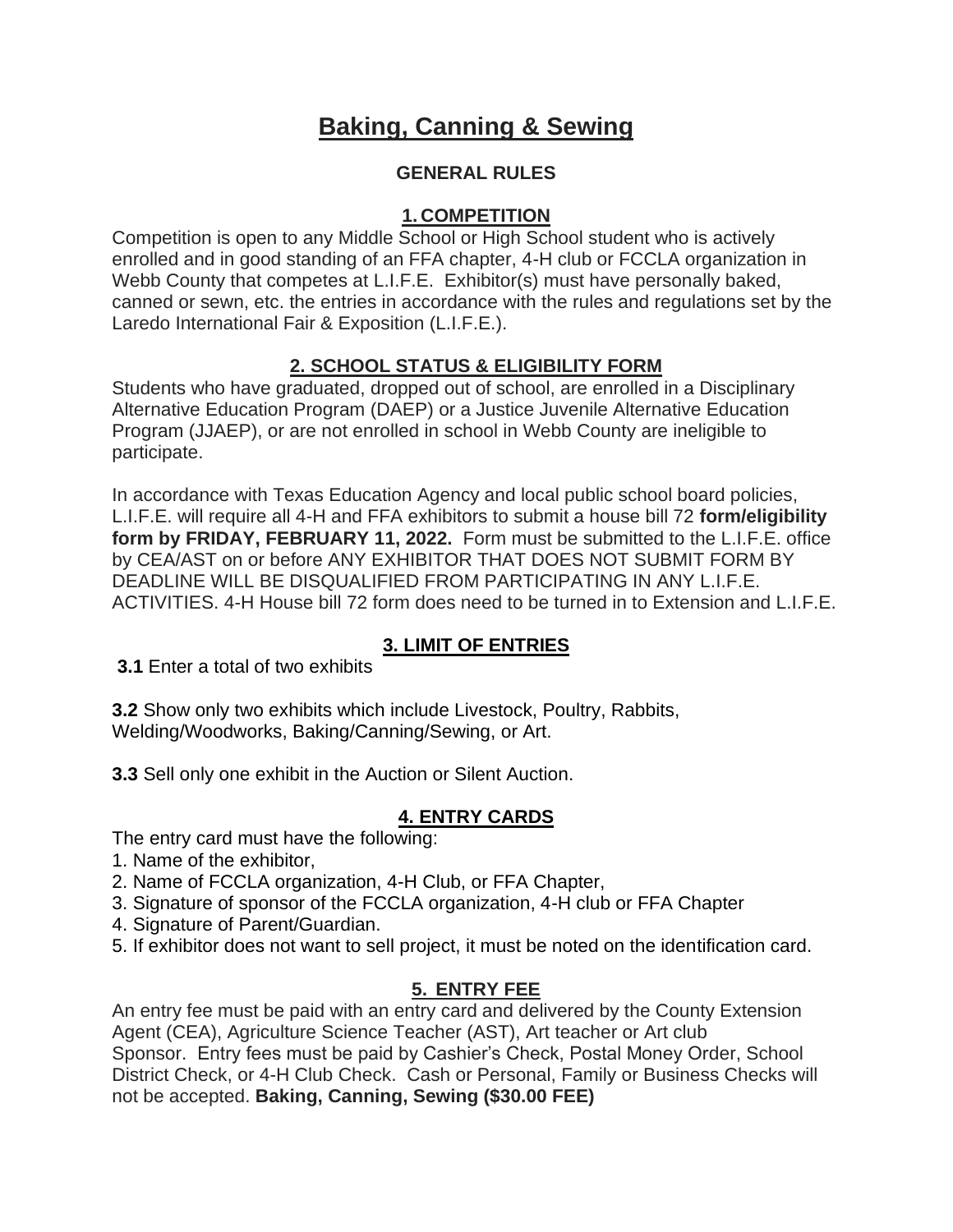## **6. ENTRY CLOSING DATE**

**4.** All entry cards and fee must be at the L.I.F.E office by 5:00 p.m. on or before Friday February 11, 2022.

### **7. EXHIBITORS**

Baking, Canning, and Sewing entries will be divided into the following:

Middle School 6th – 8th grade High School 9th – 12th grade

### **8. SALE**

Grand Champion will receive an award of \$300 and the Reserve Grand Champion will receive an award of \$200.

Entries placing 1<sup>st</sup>-5<sup>th</sup> in Baking and Canning competition will be placed on a silent auction. Sewing entries placing 1<sup>st</sup>- 3<sup>rd</sup> will be placed on a silent auction.

### **9. SALE FEE**

**A sale commission not to exceed 5% will be withheld from each exhibitor on all projects. This amount will be determined and voted on by the L.I.F.E. Board at the meeting during which the fair budget is determined.**

### **10. THANK YOU LETTERS**

All Thank You, letters must be submitted to L.I.F.E. office by the second Friday in May (May 13, 2022). Late submissions will be accepted after the deadline through the second Friday in June (June10, 2022); and a 10 % late fee will be assessed. After this time, Exhibitor forfeits all funds and funds will be allotted for L.I.F.E. scholarship fund.

### **11. Drop Off of Projects**

Will be at the Peterson Building on Monday February 28, 2022 between 8:30am-9:30am. No late entries will be accepted.

### **12. BAKING, CANNING, & SEWING JUDGING**

Will take place during a closed door judging at 10:00 am on Monday, February 28<sup>th</sup>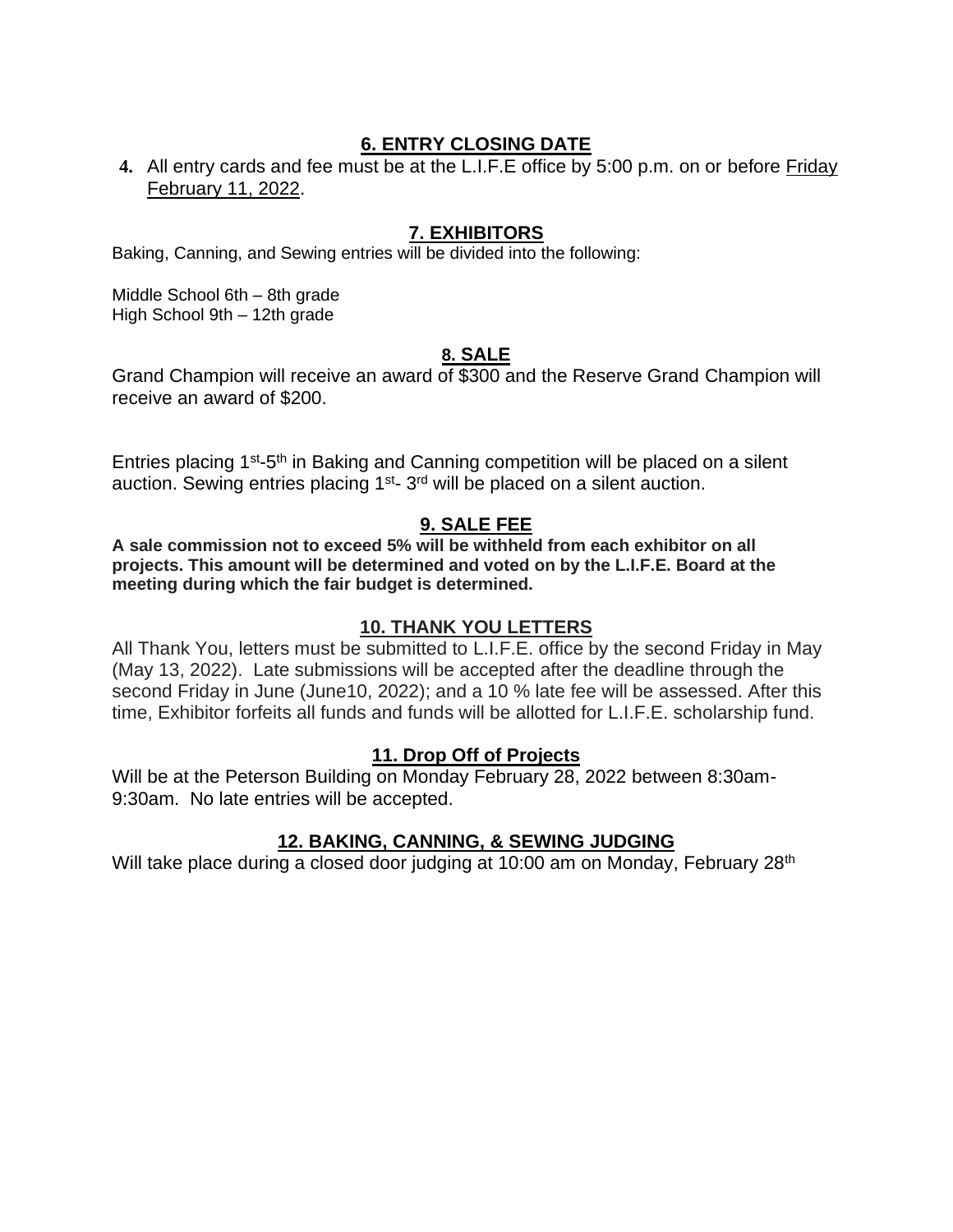# **BAKING DIVISION**

# **CATEGORIES**

- 1. Cakes
- 2. Pastries
- 3. Pies (non-refrigerated)
- 4. Breads
- 5. Cookies
- 6. Bars/ Brownies

# **BAKING RULES**

- 1. All Baking entries become the property of L.I.F.E.
- 2. All Baked Products must be produced by the exhibitor.
- 3. An entry that does not qualify under a category will not be accepted.
- 4. Exhibitors are limited to 1 entry per category, not exceeding 2 total entries at L.I.F.E.
- 5. Baked products must be delivered to LIFE Peterson Exhibit Barn on February 28th between 8:30am -10:00 am **NO LATE ENTRIES WILL BE ACCEPTED.**
- 6. Judging of the Baked entries will be by category and age group. Judging will be held February 28th, at 10:00am during a CLOSED-DOOR judging.
- **7.** All entries must include a Recipe Card. Recipe must be written on a 4x6 index card. Entries without a Recipe Card will be disqualified. **DO NOT place exhibitor's name on the Recipe card or container.**
- 8. All products must be submitted in a disposable container with a lid not to exceed 10"x14". All recipes must fit in the disposable container.
- 9. **No entries requiring refrigeration will be allowed**.
- 10.No non-edible embellishments or garnishes may be used.
- 11.No alcohol may be used in any recipe.
- 12.Ribbons will be awarded to the first 5 places in each category. When there is no competition, entry will be awarded to merit of entry. Participation ribbons will be awarded to every entry.
- 13.Grand Champion winner will be awarded to the best entry from all categories from divisions and a cash price of \$300 will be awarded. There will only be one Grand Champion in Baking.
- 14.Reserve Grand Champion winner will be awarded to the best entry from all categories from divisions and a cash price of \$200 will be awarded. There will only be 1 Reserve Grand Champion in our Baking competition.
- 15. Entries placing 1<sup>st</sup>-5<sup>th</sup> place will enter a silent auction, will auction off their product and must bake a fresh product to the silent auction buyer within a week following the fair.
- **16.A PICTURE OF YOUR BAKED PRODUCT MUST BE ATTACHED TO YOUR RECIPE CARD. PICTURE WILL BE UPLOADED TO THE SILENT AUCTION.**
- 17.Baking products but will be sold at the fair ground after the judging.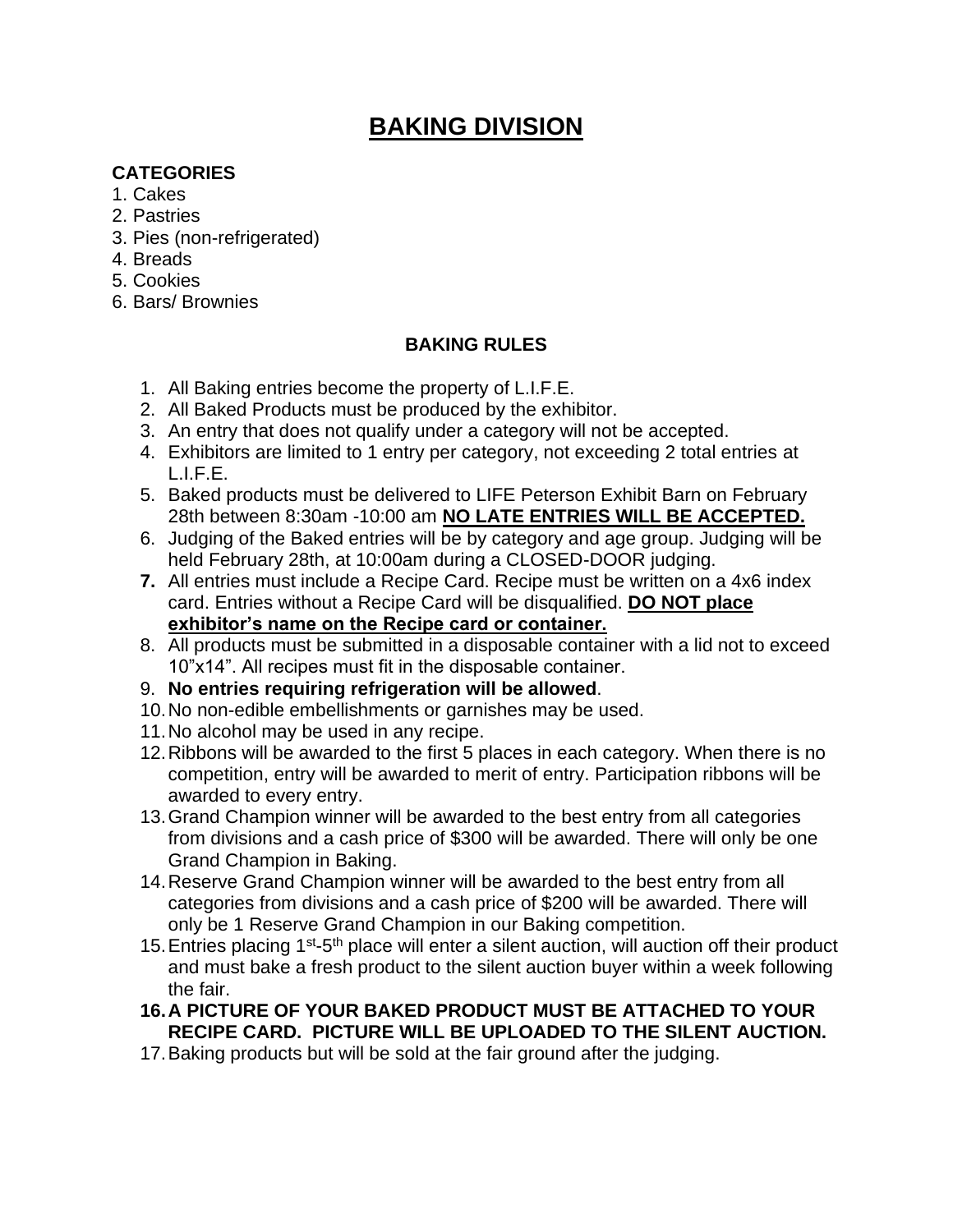# **Recipe Card must include:**

- **1. Recipe Name**
- **2. Ingredients and Measurements**
- **3. Directions**
- **4. Pan Size**
- **5. Temperature for Baking**
- **6. Baking time required**
- **7. Garnishes (list items used)**
- **8. Yield (if applicable) Do NOT write exhibitors name on the Recipe card**
- **9. PICTURE OF baked product (4x6)**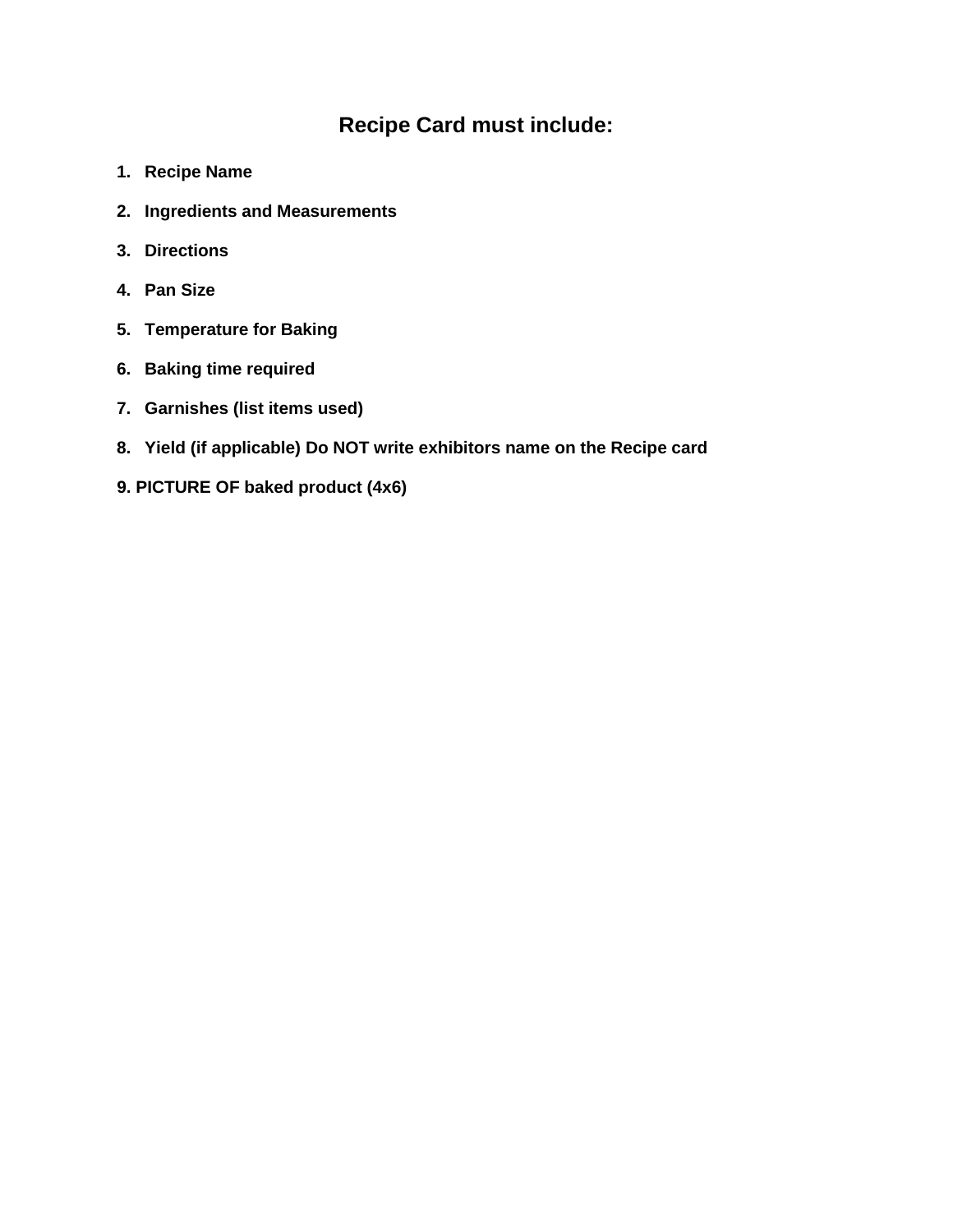# **CANNING DIVISION**

# **CATEGORIES**

- 1. Pickles and Relishes
- 2. Jelly or Jam
- 3. Salsa

### **CANNING RULES**

1.All canning entries become the property of LIFE.

2. All canned products must be produced by the exhibitor.

3. An entry that does not qualify of fall under a category will not be accepted.

4. Exhibitors are limited to 1 entry per category, not to exceed two (2) total entries at L.I.F.E

5. Each entry is a collection of 3 canned products from the same batch.

6. Canned products must be delivered to the Peterson Building on February 28th, between 8:30am-10.00am**. NO LATE ENTRIES ACCEPTED.**

7. Judging of canned entries will be by category and held on February  $28<sup>th</sup>$  at 10:00 am during a CLOSED-DOOR judging.

8. Canned entries must be preserved within a calendar year of show.

9. Canned entries MUST be displayed in a sealed canning jar or another vacuum sealed container provided by exhibitor.

10. Three sealed jars or vacuum sealed containers MUST be provided. All jars or containers MUST have a label with:

a. The type of food it is.

b. The date of canning clearly marked.

### 1**1. Jars or containers with broken seals will not be judged and will be disqualified.**

12. All canned entries must be submitted with a Recipe card and a picture to be used on the silent auction.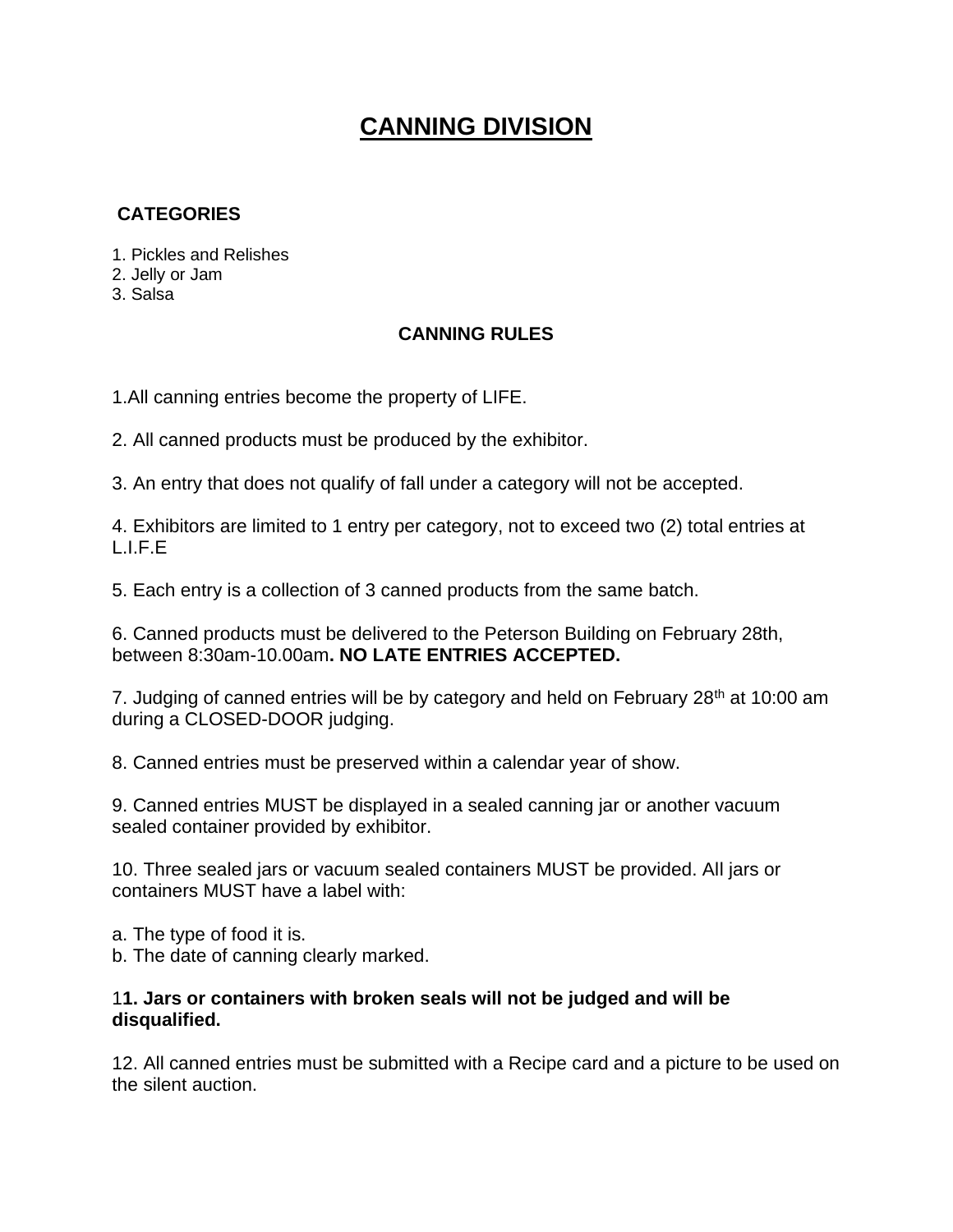13. Processing must properly seal all products including jelly. Water baths must be used for fruits. No wax seals allowed. Any jar NOT properly sealed will be disqualified.

14. Never invert jars of preserved after filling. Due to serious health and safety concerns for the judges and the public, preserves sealed by inverted jars are banned from all competition.

15. Only one canned product will be judged for taste. The collection of 3 canned products will be judged for uniformity, good color, proper seal, and quality.

16. Ribbons will be awarded to the first 5 places in each category. Participation ribbons will be awarded to every entry.

17. Grand Champion winner will be awarded to the best entry from all categories from all divisions and a cash price of \$300 will be awarded. There will only be one Grand Champion in canning.

18. Reserve Grand Champion winner will be awarded to the best entry from all categories from divisions and a cash price of \$200 will be awarded. There will only be 1 Reserve Grand Champion in our Canning competition.

19. Entries placing  $1^{st}$ -5<sup>th</sup> place will enter a silent auction, will auction off their product and must make a fresh product to the silent auction buyer within a week following the fair.

# 20. **A PICTURE OF YOUR CANNED PRODUCT MUST BE ATTACHED TO YOUR RECIPE CARD. PICTURE WILL BE UPLOADED TO THE SILENT AUCTION.**

21. Canning products but will be sold at the fair ground after the judging.

# **RECIPE CARD must include**

- **1. Recipe name**
- **2. Ingredients and measurements**
- **3. Recipe directions**
- **4. Temperature**
- **5. Canning method**
- **6. Picture of product (4x6)**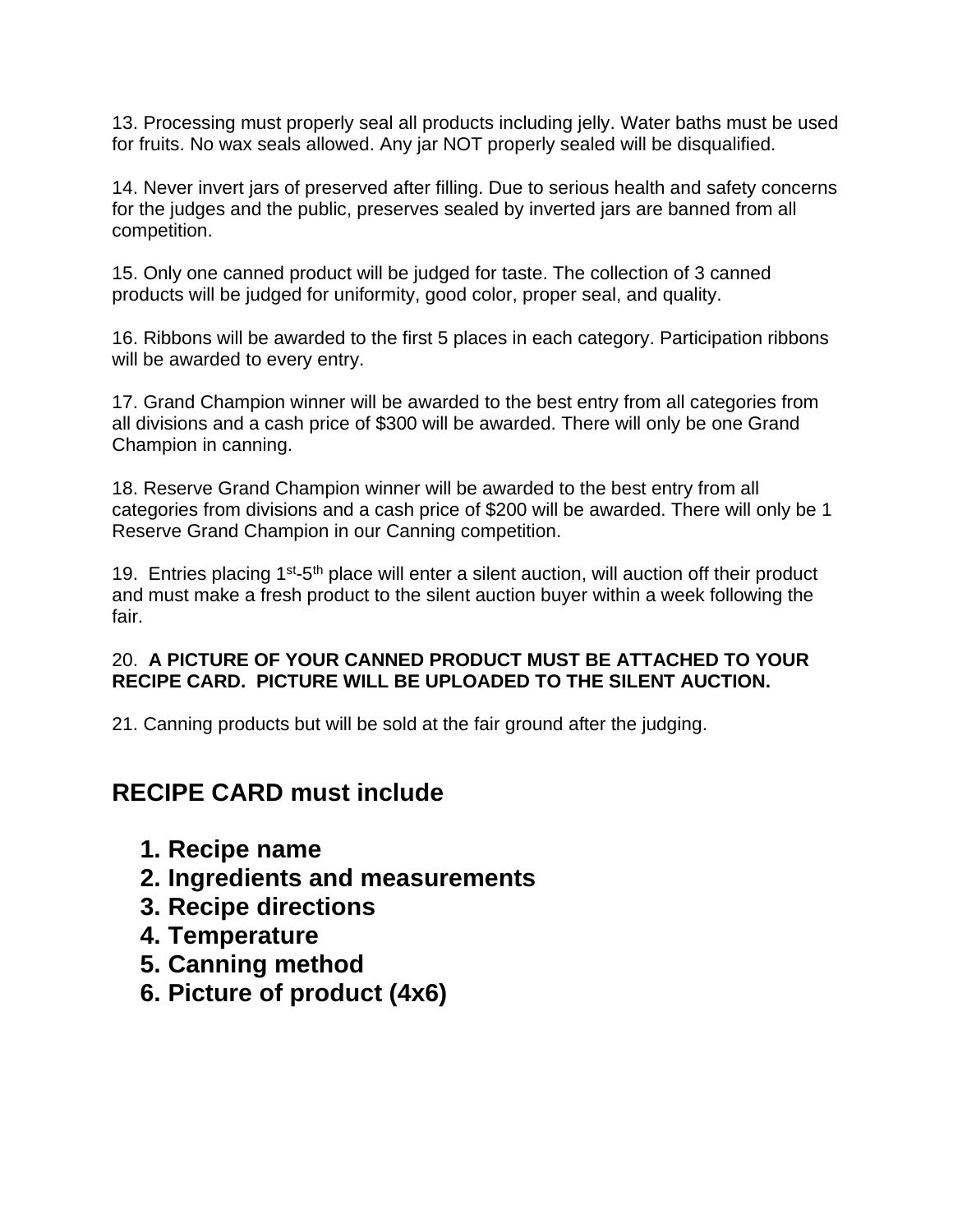# **SEWING DIVISION**

# **CATEGORIES**

1. Quilt/Comforter/Throw/Wall Hanging

2. Household items: pillows, placemats, tablecloth/runner etc.

3. Clothing: Male or Female apparel

4. Embellishments: enhancement on any garment, which must include some machine or hand stitch work.

## **SEWING RULES**

1. All sewing products must be produced by the exhibitor.

2. An entry card that does not qualify or fall under a category will not be accepted.

3. Exhibitors are limited to 1 entry per category, not to exceed two (2) total entries at L.I.F.E.

4. Sewing products must be delivered to the L.I.F.E. PETERSON BUILDING Monday February 28TH between 8:30am -9:30am **NO LATE ENTRIES WILL BE ACCEPTED**.

5. Judging of the sewing products will be by category and will be held on February  $28<sup>TH</sup>$ at 10:00am during a CLOSED-DOOR judging.

6. All sewing products must be made by the exhibitor within the past 12 months.

7. Articled must be finished, clean and sanitary.

8. All exhibits must be covered in a clear dry cleaners bag or a clear covering to protect items from the elements. Larger items must also be on a hanger.

9. Sewing entries will be required to provide an entry page with a brief description of the instructions of the project and a minimum of 1 close photo of the product being made.

10. Ribbons will be awarded to the first 5 places in each category. Participation ribbon will be awarded to every entry.

11. Grand Champion winner will be awarded to the best entry from all categories from all divisions and a cash price of \$300 will be awarded. There will only be one Grand Champion in sewing competition.